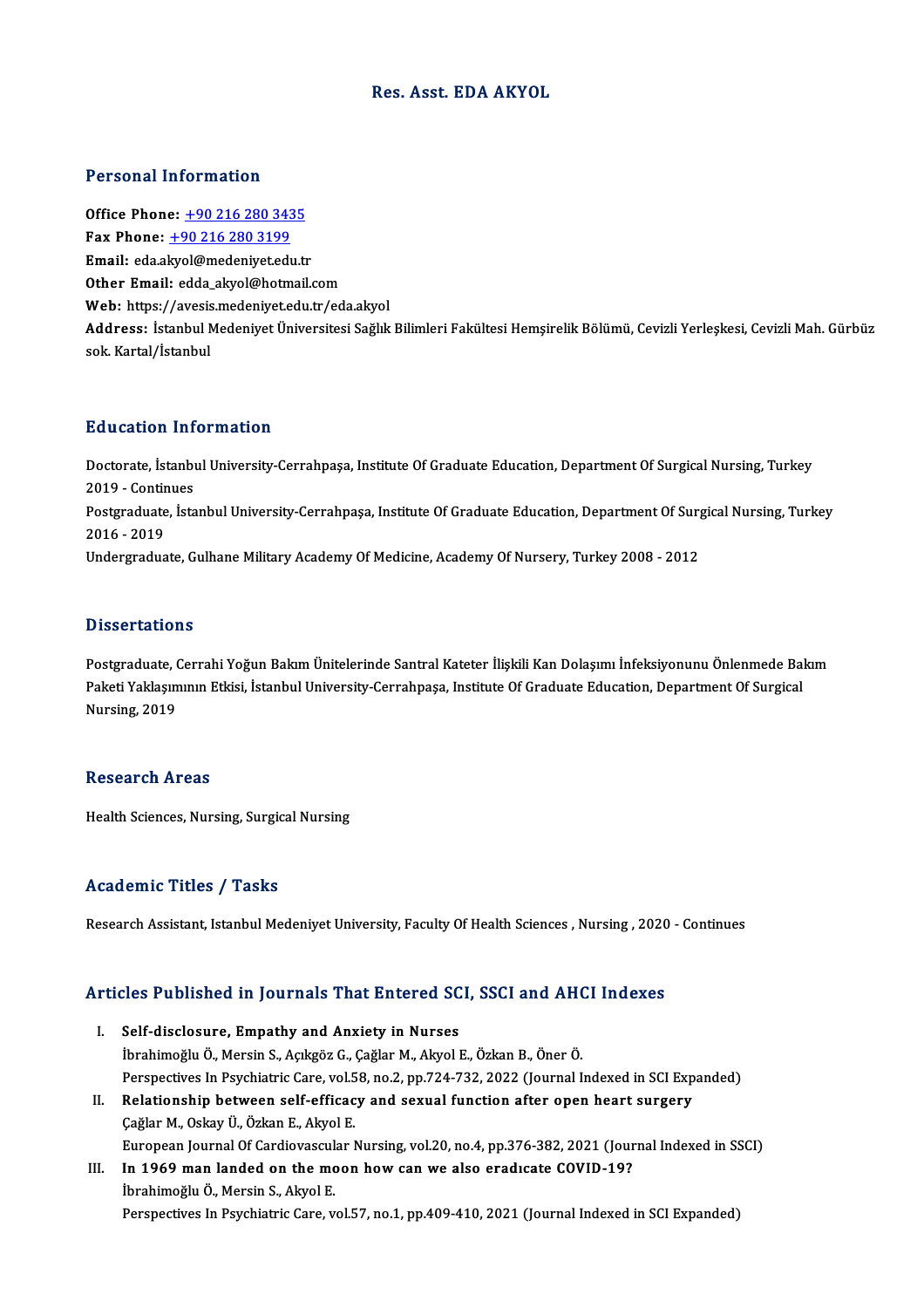IV. Compassionate love, burnout and professional commitment in nurses Compassionate love, burnout and profess<br>Mersin S., İBRAHİMOĞLU Ö., Caglar M., Akyol E.<br>JOUPNAL OF NURSINC MANACEMENT vol 28 Mersin S., İBRAHİMOĞLU Ö., Caglar M., Akyol E.<br>JOURNAL OF NURSING MANAGEMENT, vol.28, no.1, pp.72-81, 2020 (Journal Indexed in SCI)

## Articles Published in Other Journals

- rticles Published in Other Journals<br>I. The Effect of Earplugs and Eye Masks Usage in the Intensive Care Unit on Sleep Quality: Systematic<br>Review The Effe<br>The Effe<br>Review The Effect of Earplugs an<br>Review<br>Polat E., Çavdar İ., Şengör K.<br>Dubai Medisal Jeurnal val E Review<br>Polat E., Çavdar İ., Şengör K.<br>Dubai Medical Journal, vol.5, no.2, pp.133-140, 2022 (Journal Indexed in ESCI)
	-

- Polat E., Çavdar İ., Şengör K.<br>Dubai Medical Journal, vol.5, no.2, pp.133-140, 2022 (Journal Indexed in ESCI)<br>II. Enhanced Recovery After Surgery (ERAS) in Gynecologic Surgery: A Systematic Review<br>Polat E. Coğlar Tunger M. Dubai Medical Journal, vol.5, no.2, pp.133<br>**Enhanced Recovery After Surgery (E**<br>Polat E., Çağlar Tuncer M., İbrahimoğlu Ö.<br>İsmir Katin Çelebi Üniversitesi Soğlul Bilin İzmir Katip Çelebi Üniversitesi Sağlık Bilimleri Dergisi, vol.7, no.2, pp.331-338, 2022 (International Refereed<br>University Journal) Polat E., Çağlar Tuncer M., İbrahimoğlu Ö.
- Izmir Katip Çelebi Üniversitesi Sağlık Bilimleri Dergisi, vol.7, no.2, pp.331-338, 2022 (International Refereed<br>University Journal)<br>III. The Perioperative Experience of Patients Undergoing Spinal Surgery During the COVID-1 University Journal)<br>The Perioperative E<br>A Qualitative Study<br>Cüven B. İbrahimağlu

A Qualitative Study<br>Güven B., İbrahimoğlu Ö., Akyol E., Güngör M.

A Qualitative Study<br>Güven B., İbrahimoğlu Ö., Akyol E., Güngör M.<br>Journal of Education and Research in Nursing , vol.19, no.2, pp.222-227, 2022 (Refereed Journals of Other<br>Institutions) Güven B., İbr<br>Journal of Ed<br>Institutions)<br>Turkish ada Journal of Education and Research in Nursing , vol.19, no.2, pp.222-227, 2022 (Refereed Journals of Other<br>Institutions)<br>IV. Turkish adaptation of the post-intensive care syndrome questionnaire: A validity and reliability<br>c

Institut<br>Turkis<br>study<br><sup>İbrobir</sup> Turkish adaptation of the post<br>study<br>İbrahimoğlu Ö., Mersin S., Akyol E.<br>Annak of Clinical and Analytical M <mark>study</mark><br>İbrahimoğlu Ö., Mersin S., Akyol E.<br>Annals of Clinical and Analytical Medicine, vol.13, no.4, pp.446-450, 2022 (Journal Indexed in ESCI)<br>Healthsare associated infections and related fectors in neurosurgical intensi

Ibrahimoğlu Ö., Mersin S., Akyol E.<br>Annals of Clinical and Analytical Medicine, vol.13, no.4, pp.446-450, 2022 (Journal Indexed in ESCI)<br>V. Healthcare associated infections and related factors in neurosurgical intensive ca Annals of Clinical and Ar<br>Healthcare associated<br>Akyol E., İbrahimoğlu Ö.<br>Sağlık Akademisyonleri Healthcare associated infections and related factors in neurosurgical intensive care unit<br>Akyol E., İbrahimoğlu Ö.<br>Sağlık Akademisyenleri Dergisi, vol.8, no.3, pp.215-220, 2021 (Refereed Journals of Other Institutions)<br>The

Akyol E., İbrahimoğlu Ö.<br>Sağlık Akademisyenleri Dergisi, vol.8, no.3, pp.215-220, 2021 (Refereed Journals of Other In<br>VI. The Turkish Adaptation, Validity and Reliability Study of The ICU-RESPECT Scale<br>İhrahimoğlu Ö. Mersi Sağlık Akademisyenleri Dergisi, vo<br>**The Turkish Adaptation, Valid**i<br>İbrahimoğlu Ö., Mersin S., Akyol E.<br>Turkish Jaurnal of Intensive Care The Turkish Adaptation, Validity and Reliability Study of The ICU-RESPECT Sca<br>İbrahimoğlu Ö., Mersin S., Akyol E.<br>Turkish Journal of Intensive Care, vol.19, no.2, pp.76-81, 2021 (Journal Indexed in ESCI)<br>Nursing Care Based

İbrahimoğlu Ö., Mersin S., Akyol E.<br>Turkish Journal of Intensive Care, vol.19, no.2, pp.76-81, 2021 (Journal Indexed in ESCI)<br>VII. Nursing Care Based on Roy Adaptation Model in a Patient with Heart Transplantation<br>Akyol E. Turkish Journal of Inten<br>**Nursing Care Based o**<br>Akyol E., İbrahimoğlu Ö.<br>Kandivavaskillar Hamai

Kardiyovasküler Hemşirelik Dergisi, vol.11, no.26, pp.140-148, 2020 (Other Refereed National Journals)

## Akyol E., İbrahimoğlu Ö.<br>Kardiyovasküler Hemşirelik Dergisi, vol.11, no.26, pp.140-148, 2020 (Other Refereed National Journals)<br>VIII. Transpediküler Fiksasyon Cerrahisinde Vida Sayisi ile Hastanede Kaliş Süresi Arasind Kardiyovasküler Hemşir<br><mark>Transpediküler Fiksa</mark><br>İbrahimoğlu Ö., Akyol E.<br>Journal of Asadamia Bas Transpediküler Fiksasyon Cerrahisinde Vida Sayisi ile Hastanede Kaliş Süresi Arasindaki İlişki<br>İbrahimoğlu Ö., Akyol E.<br>Journal of Academic Research in Nursing, vol.6, no.1, pp.61-66, 2020 (Refereed Journals of Other Insti

Ibrahimoğlu Ö., Akyol E.<br>Journal of Academic Research in Nursing, vol.6, no.1, pp.61-66, 2020 (Refereed Journals of Other Instituti<br>IX. The Experiences of Patients with Deep Brain Stimulation in Parkinson's Disease: Challe Journal of Academic Research in Nursing<br>The Experiences of Patients with De<br>Expectations, and Accomplishments.<br>Ibrobimoğlu Ö. Mergin S. Algrel F. IX. The Experiences of Patients with Deep Brain Stimulation in Parkinson's Disease: Challenges,<br>Expectations, and Accomplishments.<br>İbrahimoğlu Ö., Mersin S., Akyol E.

Acta medica academica, vol.49, pp.36-43, 2020 (Refereed Journals of Other Institutions)

Ibrahimoğlu Ö., Mersin S., Akyol E.<br>Acta medica academica, vol.49, pp.36-43, 2020 (Refereed Journals of Other Institutions)<br>X. Early-term results of deep brain stimulation in Parkinson's disease: a case report<br>Ibrahimoğlu Acta medica academica,<br>**Early-term results of<br>İbrahimoğlu Ö., Akyol E.**<br>CUKUROVA MEDICAL IC Early-term results of deep brain stimulation in Parkinson's disease: a case report<br>İbrahimoğlu Ö., Akyol E.<br>CUKUROVA MEDICAL JOURNAL, vol.44, no.4, pp.1499-1505, 2019 (Journal Indexed in ESCI)

# CUKUROVA MEDICAL JOURNAL, vol.44, no.4, pp.1499-1505, 2019 (Journal Indexed in ESCI)<br>Refereed Congress / Symposium Publications in Proceedings

efereed Congress / Symposium Publications in Proceedings<br>I. Kalça Protezi Ameliyatı Olan Hastalarda Ameliyat Sırası Bakım Kalitesi ile Ameliyat Sonrası Konfor<br>Dürevi Arasındaki İliaki roca döngroca 7 byn.<br>Kalça Protezi Ameliyatı<br>Düzeyi Arasındaki İliski Düzeyi Arasındaki İliski<br>İbrahimoğlu Ö., Gezer N., Öğütlü Ö., Akyol E.

4. Uluslararası 12 Ulusal Türk Cerrahi ve Ameliyathane Hemşireliği Kongresi, Antalya, Turkey, 13 - 16 January